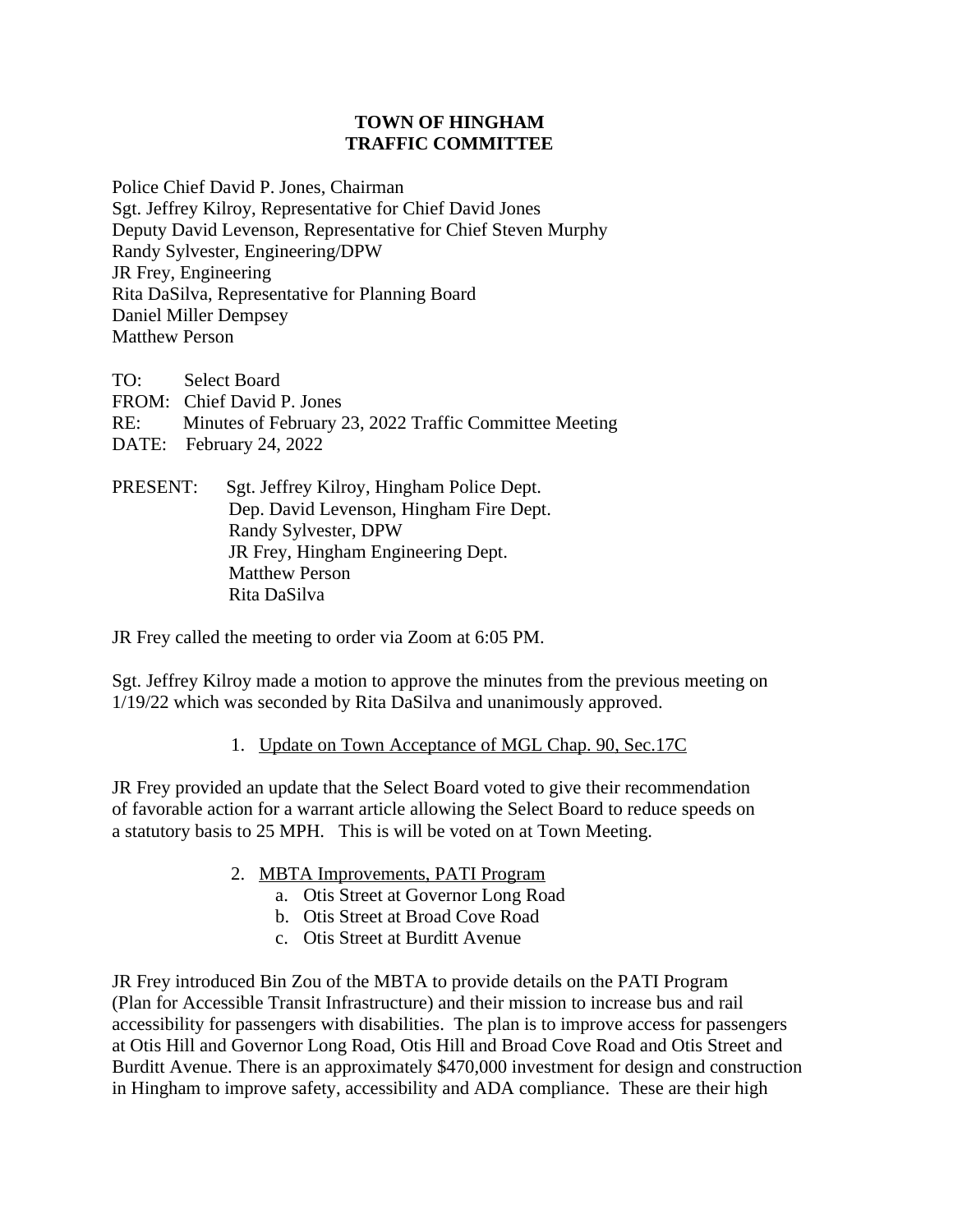priority bus stops. Corinne Tobias, project manager of Green International shared that this is being combined with a MassDOT project. There is a proposed bump out for people turning right on Broad Cove Road to reduce speed as well as the installation of curbs, crosswalks and landscaping. Nicholas Bellone of WSP said that there will also be a bump out at Burditt Ave. John Drew of Burditt Ave. objects to the crosswalk taking out his driveway to which JR Frey replied that the only change is in paint. Sgt. Kilroy asked if there are plans to install a guardrail to which Corinne Tobias replied that is already a part of the plan. Mark Buonagurio suggested moving the bus stop further down but JR Frey replied that is outside of the optimal distance for a disabled person. The bus stop is already there; these are all improvements that the MBTA committed to doing. The goal is to make the bus stops ADA compliant. 800-900 feet between stops is consistent for MBTA stops. Brian Sweeney asked if there would be a problem for buses to pull out to which JR replied that is not. Deb Hayes asked if there had been a speed study of buses since they often appear to be speeding. JR Frey replied that buses have been observed exceeding the speed limit. JR reiterated that the goal of this plan is to increase accessibility of bus stops and reduce barriers for passengers with disabilities. The current schedule for improvements is design in April/May 2022 with construction to follow. JR suggested that a motion be made for grant of location for Right of Way improvements at 154 Otis Street at Governor Long Road. Randy Sylvester of DPW said that we should revisit this issue until he was able to see the plans and after a speed study and pedestrian study has been conducted. He cited that it could be dangerous to install crosswalks on this busy road and would prefer to have more facts. JR Frey said that more research will be done and we will revisit this matter at an upcoming meeting. Lori Cashman of Otis Street asked if there would be land taking to which JR replied that this is a topic for the Route 3A Task Force.

## 3. West Corner Shared Streets Grant

JR Frey said that based on comments received during the Route 3A Task Force Design hearing, the Town is considering traffic safety improvements to the multi-jurisdictional intersection (Hingham, Cohasset, MassDOT) at West Corner. There have been preliminary discussions with Brian Joyce of Cohasset DPW and there will be advancing discussion with MassDOT and Hull. Jason DeGray said that the deadline to apply for this grant program is 3/1/22. The plan will take a seasonal approach with the goal of deflecting high speed with splinter islands to lower traffic speed. The center circle can be removed in the winter. The "slip lane" from Nantasket Ave. in Hull to access Rockland Street would be blocked off and cars would enter Rockland Street in a more traditional way. This would improve safety as well. Deputy Chief David Levinson (Fire) said that it would be tight for the large fire engine to access the intersection with the proposed changes and suggested that either a traffic light or a 4 way stop would work better Randy Sylvester asked if there are many accidents at the intersection to which Sgt. Kilroy replied that accidents are not an issue there. Randy Sylvester said that it doesn't appear that a problem exists. JR Frey said we will wait to investigate further and not rush the process.

## 4. Public comment

Rachel Sadhwani of Otis Street asked why the 4 lanes are reduced to 2 lanes at Hingham Lobster Pound? Why not leave it 2 lanes? JR Frey replied that traffic volume necessitates it in order to keep traffic flowing through that corridor efficiently.